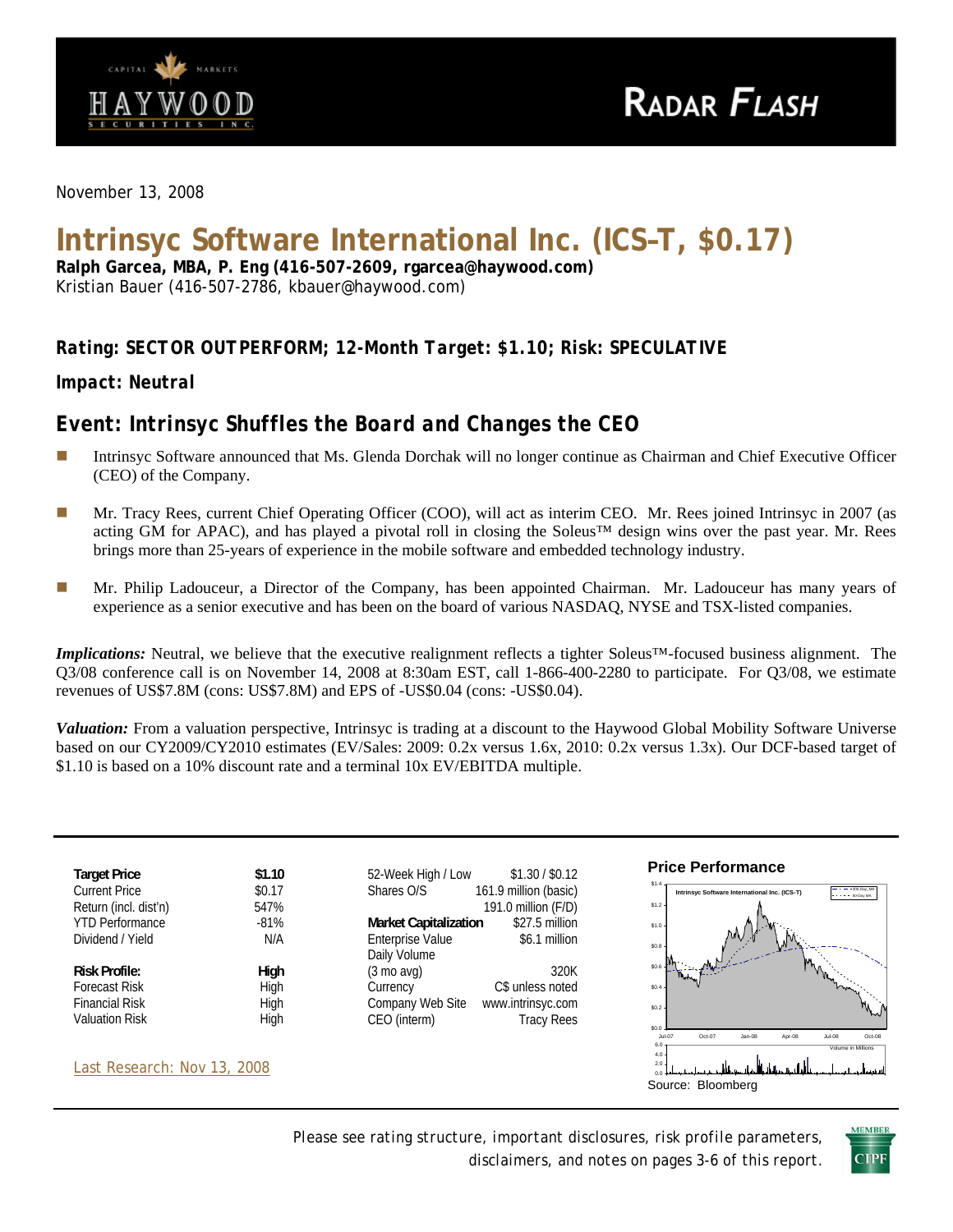

**Intrinsyc Software International Inc. Ticker Ticker ICS-T Price CALC 191.0 Market Cap. (\$M): 28 Target: \$1.10 Target: \$1.10 \$0.17 \$28 Shares O/S (M) Market Cap. (\$M): 191.0 Target: \$1.10 Alpha: Product delivery in Taiwan, China and EMEA will provide positive synergy and momentum to future licensing deals.**  Investment Highlights Mathemational Inc. - Chart<br>Company Description - Intrinsyc is a leader in software and services that enable next-generation handheld and embedded products, including mobile handsets, smart state of th \$1.40 50 Day MA \$1.20 200 Day MA **nt Brief** - The company's mobile software products, engineering services, and years of expertise help OEMs, service providers, and silicon providers deliver \$1.0 compelling wireless products with faster time-to-market and improved development cost. Intrinsyc is a Microsoft Windows Embedded Gold Partner, the 2007 Windows<br>Embedded Excellence Award winner for System Integrator, and a \$0.8 \$0.60 **Catalysts** - Continued design wins, two have been announced so far, should drive royalty revs. \$0.40 **Risks** - Handset mftrs and OEMs decide not to go with Windows CE platform; slow shipments delay royalty stream. \$0.20  $\sin 0$ Feb-08 Jun-08 Jul-08 Aug-08 Sep-08 Nov-07 Dec-07  $m-08$ Mar-08 Apr-08 May-08 Oct-08 **Recent Financings**: Equity Offering Feb 2008 - 28.6M @ \$1.05 Past Equity Offering May 2007 - 33.3M @ \$0.60 6.0 <u> 2002 - 200</u> 4.0 t tin  $=$   $-$ 2.0 **Management:** Philip Ladouceur, Chairman; Tracy Rees, COO & interm CEO; George Reznik, CFO 0.0 **Financial Forecasts (USD\$) Key Statistics Annual Quarterly** FY-end Dec-31 **2007A 2008E 2009E 2010E 2011E Q1/2008A Q2/2008A Q3/2008E Q4/2008E Q1/2009E Price / Target / Return** \$0.17 \$1.10 547.1% **Revenues** (\$mlns) **18.2 26.3 49.4 69.8 85.7 5.6 5.6 7.8 7.3 9.3 52wk Hi / Lo** \$1.30 \$0.12 **Conservence and Conservence 2008**<br> **Conservence Est. (\$mlns) 26.9 42.0 57.4 72.2 4.0 4.4 7.8 7.8 Basic / F.D. 161.9 191.0<br>
<b>Conserved Est. (\$mlns) 26.9 42.0 57.4 72.2 4.0 4.4 7.8 7.8** Basic / F.D. 161.9 191.0 Rev. Growth % 44% 88% 41% 23% 0% 40% -6% 27% **Shares O/S** (mlns) EBITDA **(16.6) 23 46 53 - 12.9 18.6 12.9) (18.6) - 12.9) (50.4) (18.6) (18.6) (18.6) (18.6) (18.6) (18.6) (18.6)<br>1999 (18.4) (2.8) (3.4) (3.4) (3.4) (3.4) (3.4) (3.4) (3.4) (3.4) (3.4) (3.4) (2.8) (5.4) (2.8) (2.8) (2.8) 3 months ago.** 23 46 53 - 1 4 4 7 7 8 Float 150.2 EBITDA Growth % -4% 79% 456% 44% -5% -39% 18% 37% **Short Interest / as % of Float** 0.0 0.0%<br>Consensus EBITDA Est. (\$mins) - 16.7 9.1215 3.9 16.1 (2.9) (3.6) (5.8) (4.4) Daily Volume (3-Mih. Avg. mins) - 0.32 **Consensus EBITDA Est.** (\$mlns) **(16.7) 9.1215 3.9 16.1** (2.9) (3.6) (5.8) (4.4) **Daily Volume (3-Mth. Avg. mlns)** 0.32<br>3 months ago. (14.9) (8.0) 1.2 (2.9) (3.6) (4.8) (4.0) **Market Cap. / Enterprise Value** (mlns) 27.5 6. **3 months ago.** (14.9) 1.2 (8.0) - (2.9) (4.8) (4.0) (3.6) (3.0) **Market Cap. / Enterprise Value** (mlns) 27.5 6.1 **EPS (FD)** (\$) **(0.16) (0.12) 0.06 0.09 (0.04) (0.03) (0.03) (0.04) (0.03) (0.02) Cash / Debt** (mlns) 21.5 0.0 EPS Growth % 24% 68% 253% 56% 4% -32% 16% 31% **Cash / Shr & Net Cash / Shr** \$0.13 \$0.13 **Consensus EPS Est.** (\$) **(0.13) (0.01) (0.08) 0.08 (0.02) (0.02) (0.04) (0.03) (0.02) Tang. Book Value / Share** \$0.23 **3 months ago.** (0.10) 0.01 (0.04) - (0.02) (0.02) (0.03) (0.02) (0.02) **Company CEO / Website** Tracy Rees www.intrinsyc.com CFPS Growth % -30% 79% 475% 46% 60% -132% 20% 36% 1) IG Investment Management, Ltd. 10.1% **CFPS (FD)** (\$) **(0.15) (0.11) 0.08 0.12 (0.02) (0.04) (0.01) (0.03) (0.03) (0.02) Top Holders:** Consensus CFPS Est. (\$) 2) Camlin Asset Management Limited 3.9% 3.9% and the set of the set of the set of the set of the set of the set of the set of the set of the set of the set of the set of the set of the set of the se \*All consensus numbers are from Capital IQ, covered companies are denoted by \* **Ownership:** Management Control (Proxy) 1.7 M 1.0% **Valuation Metrics 2006 2007 2008 2009 Analyst Ratings: Capital IQ** Potential Upside \*Source: CapitalIQ, Bloomberg **EV/EBITDA - Current** NM NM NM NM **Average Target** \$0.74 336% **Historical Valuation Parameters Est. EV/EBITDA - Target** NM 14.6x **Median Target** \$0.70 312% 9.0x **EV/SALES - Current EV/SALES - Current 1.9x** NM 0.4x 0.2x **Sector Outperform** 6<br> **Est. EV/SALES - Target 1.0x 1.2x 3.8x Sector Perform** 0 **FWD EV/SALES - NTM Est. EV/SALES - Target** 7.2x 3.8x **Sector Perform** 0 Intrinsyc Software International Inc. 8.0x Average of Comps **Current, 1-Year, 2-Year Sector Underperform Sector Underperform Sector Underperform** 7.0x **DCF Target** \$1.02 \$1.11 \$1.22 **# of Analysts** 6 6.0x **EV/EBITDA** 5.0x **Comparable Stock Price Pot.**<br> **Coday Comparable Target Return**<br>  $0.17$  1.10 547% **EBITDA Margin EV/Sales P/E**  $\overline{40}$ **Today Target Return 2008 2009 2010 2008 2009 2008 2009 2008 2009 \*Intrinsyc Software International Inc** 0.17 1.10 547% 0.4x 0.2x 0.2x -66% -7% NM NM NM NM 3.0x **Esmertec AG** 7.00 10.00 43% 3.2x 2.5x 2.2x 9% 13% NM NM NM 18.8x  $^{2.0}$ **CCESS Company, Ltd.** 141,200 266,333 89% 1.1x 1.0x 0.8x 6% 10% NM 29.6x 17.8x 10.4x **Opera Software ASA** 15.00 21.94 46% 2.8x 2.0x 1.5x 14% 19% 33.3x 19.4x 19.5x 10.8x 1.0x **BSQUARE Corp.** 2.99 NM NM NM NM NM NM NM NM NM NM NM 0.0x **Smith Micro Software Inc.** 5.80 8.44 45% 1.5x 1.3x 1.3x 17% 19% 9.6x 8.3x 8.8x 6.8x May05 Aug05 Nov05 Feb06 May06 Aug06 Nov07<br>Feb07<br>May07<br>Nov07 Feb08 May08 Aug08 Feb05 **Infraware Inc.** | 8,000 | 25,000 | 213% | 2.1x 1.6x 1.3x | 30% 39% | 9.7x 5.5x | 6.8x 4.1x **Acrodea Inc.** | 124,700 | 491,000 | 294% | 1.9x 1.4x 0.9x | 28% 36% | 21.2x 12.1x | 6.6x 3.8x **Average 2.1x 1.6x 1.3x 18% 23% 18.5x 15.0x 11.9x 9.1x** \*All consensus numbers are from Capital IQ, covered companies are denoted by \* **Performance Para Historical Valuation Parameters EV/EBITDA P/CF EBITDA** Growth **EPS Growth** Sales Growth Returns %<br>**NTM** TTM | 2008 2009 | 2008 2009 | 2008 2009 | 2008 2009 | Last 3mtl YTD **EPS Quarterly Revenue & EBITDA Margin 3-Yr Avg. NTM TTM 2008 2009 2008 2009 2008 2009 2008 2009 Last 3mth YTD \*Intrinsyc Software International Inc** NM NM NM NM 4% -79% 24% 68% 44% 88% -57% -81% Revenue **EBITDA** Margin % 18 **Esmertec AG** 4.5x NM 50.0x 20.6x 189% 100% 89% 119% 26% 30% -30% -36% 16 20% **Access Company, Ltd.** NM 6.9x 23.8x 15.5x -32% 71% 103% NM 4% 13% -18% -72% 14 **Opera Software ASA** NM NM 28.2x 16.9x NM 80% NM 72% 47% 37% -32% 16% 0% 12 **BSQUARE Corp.** NM 4.0x NM NM NM NM NM NM NM NM -21% -56% -20% Mlns 10 **Smith Micro Software Inc.** 13.1x NM NM NM 128% 29% NM 16% 37% 16% -27% -32% 8 -40% **Infraware Inc.** 13.7x NM 8.0x 4.9x 4.9x 67% 51% 76% 36% 30% -53% -50% 6 **Acrodea Inc.** NM 16.0x 10.3x 5.5x NM 75% NM 76% NM 37% -16% -64% -60% 4 **Average 10.4x 8.9x 24.1x 12.7x 82% 70% 81% 72% 30% 27% -28% -42%** -80% \*All consensus numbers are from Capital IQ, covered companies are denoted by \* 0 -100% A<br>Q1<br>Q1<br>Q1<br>Q1<br>Q1 Q1/10E  $Q4,08$  $Q1/09E$  $\frac{8}{2}$  $\frac{8}{9}$  $\frac{8}{3}$  $\frac{8}{3}$  $\frac{8}{3}$  $02/09$  $\frac{8}{32}$  $\frac{8}{3}$ **Intrinsyc Software** unted Cash Flow Analysis (FY-End Dec, US\$) **2010 2011 2007 2008 2009** Modeled Units Shipped 12,687,500 12,687,500 312,500 312,500 4,781,250 4,781,250 9,375,000 2,687,500 12,687,500 **Revenue Breakdown by Business Segment** venue (\$) 19,705,794 26,286,718 49,435,000 69,812,094 85,699,55 Revenue growth 2% 38% 88% 41% 23% 60 EBITDA (\$) 18,574,714 (13,434,798) (17,296,226) (3,628,451) 12,926,226 Soleus EBITDA Margin 50 -70% -66% -7% 19% 22% Services Software mortization (\$) 1,501,432 797,385 909,415 1,359,610 1,430,265 40 Hardware EBIT (\$) (14,232,183) (18,205,641) (4,988,062) 11,495,961 17,073,282 NOPAT [ EBIT \* (1 - effective tax rate) ] 17,073,282 g<br>g 30 (14,512,370) (18,341,551) (4,988,062) 11,495,961 Plus Amortization (\$) 797,385 909,415 1,359,610 1,430,265 1,501,432 1,501,432 20 Less Capital Expenditures (\$) (562,912) (861,999) (790,960) (837,745)  $(1,028,395)$ Capital Intensity 0 0 0 0 0 10 t Working Capital C 303,368 303,331,784 3,331,784 3,609,342 (1,904,879) 3,609,342 160,715 0 Terminal Multiple 10.0 215,084,322 215,084,322 215,084,322 inal Value 2005A 2006A 2007A 2008E 2009E  $\mathbf{0}$ 232,549.79 Equity Value 183,950,507

ource: Haywood Securities Inc., Company Reports, Target, Return and Forecasts are Consensus Based Using Capital IQ. DCF Value 1.11 1.22 1**.02** 

Source: Haywood Securities, Capital IQ (\* Haywood Covered Company)



kristian Bauer (416-507-2786, kb **Ralph Garcea, MBA, P.ENG (416-507-2609, rgarcea@haywood.com)**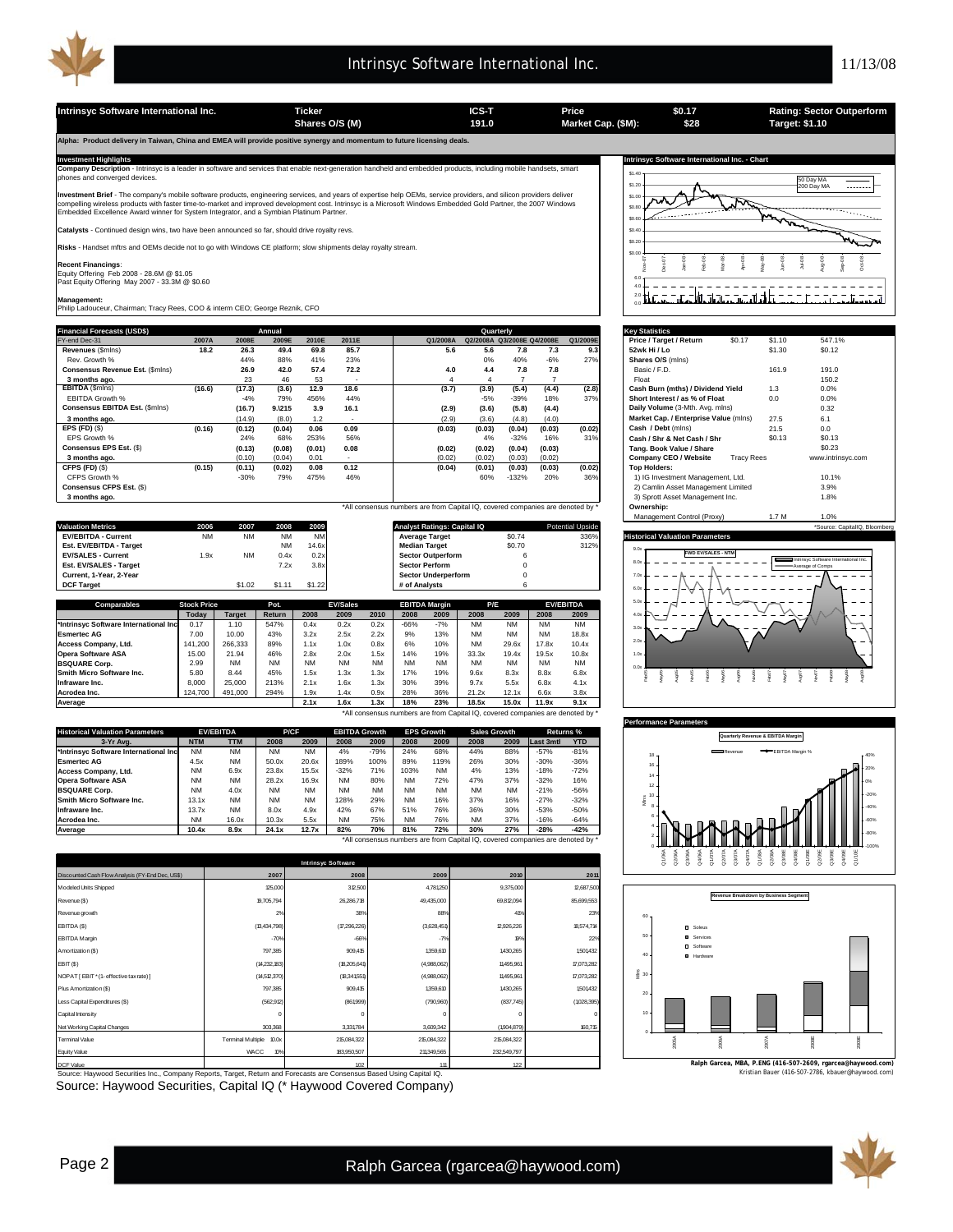

## **Distribution**

This report may only be distributed to non-institutional US clients in the following states: Delaware, Georgia, Hawaii, Iowa, Idaho, Indiana, Kansas, Louisiana, Maryland, Maine, Minnesota, Missouri, New York, Oklahoma, Pennsylvania, South Carolina, South Dakota, Virgin Islands, Vermont, and Washington.

## **Analyst Certification**

I, Ralph Garcea, hereby certify that the views expressed in this report (which includes the rating assigned to the issuer's shares as well as the analytical substance and tone of the report) accurately reflect my/our personal views about the subject securities and the issuer. No part of my/our compensation was, is, or will be directly or indirectly related to the specific recommendations.

#### **Important Disclosures**

This report is prepared by Haywood Securities Inc. for use by Haywood Securities Inc., Haywood Securities (USA) Inc. and Haywood Securities (UK) Limited and their clients. Haywood Securities Inc. is a Canadian registered broker-dealer and a member of the Investment Industry Regulatory Organization of Canada, the Toronto Stock Exchange, the Toronto Venture Exchange and the Canadian Investor Protection Fund. Haywood Securities (USA) Inc. is a wholly owned subsidiary of Haywood Securities Inc., registered with the U.S. Securities and Exchange Commission, and is a member of FINRA and the Securities Investor Protection Corporation (SIPC).

Haywood Securities, Inc., and Haywood Securities (USA) Inc. do have officers in common however, none of those common officers affect or control the ratings given a specific issuer or which issuer will be the subject of Research coverage. In addition, the firm does maintain and enforce written policies and procedures reasonably designed to prevent influence on the activities of affiliated analysts.

Haywood analysts are salaried employees who may receive a performance bonus that may be derived, in part, from corporate finance income.

#### **Of the companies included in the report the following Important Disclosures apply:**

- The Analyst(s) preparing this report (or a member of the Analysts' households) have a financial interest in Intrinsyc Software International (ICS-T).
- As of the end of the month immediately preceding this publication either Haywood Securities, Inc., its officers or directors beneficially owned 1% or more of Intrinsyc Software International (ICS-T).
- Haywood Securities, Inc. or an Affiliate has managed or co-managed a public offering of securities for Intrinsyc Software International (ICS-T) in the last 12 months.

Other material conflict of interest of the research analyst of which the research analyst or member knows or has reason to know at the time of publication or at the time of public appearance:

 $\bullet$   $n/a$ 

#### **Rating Structure**

*Each company within analyst's universe, or group of companies covered, is assigned a rating to represent how the analyst feels the stock will perform in comparison with the other companies, in that specific sector, over the upcoming 12 month period.* 

**SECTOR OUTPERFORM** – Haywood's top rating category. The analyst believes that the security will outperform its sector. Furthermore, the shares are forecast to provide attractive returns measured against alternative investments when considering risk profiles. The rating carries a minimum total return threshold of 15% for equities and 12% for trusts. The rating applies to companies that have tangible underlying assets that give a measure of support to the market valuation. The rating category considers both the absolute and relative values in assigning the highest rating on the security.

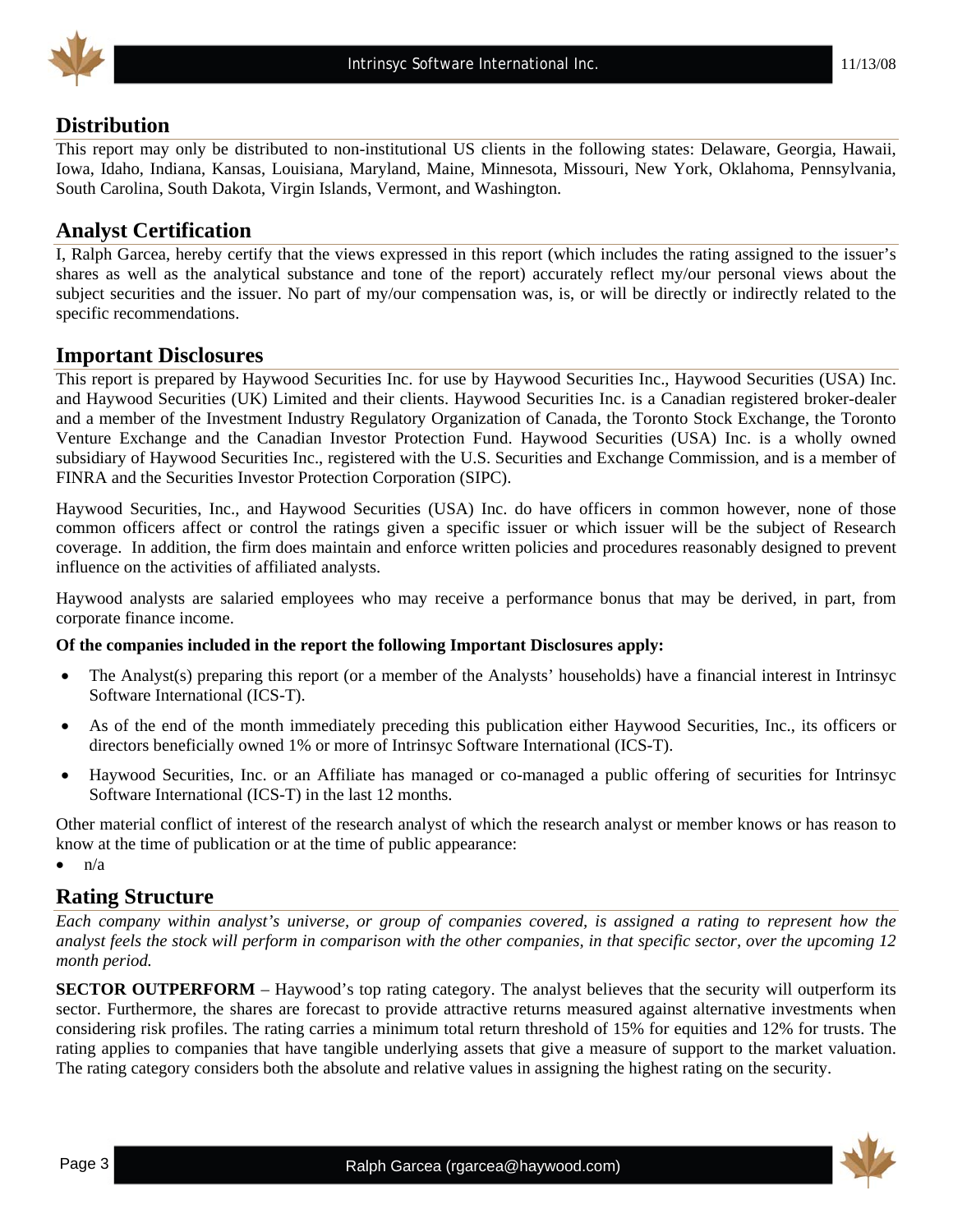

**SECTOR PERFORM** – The analyst believes that the security will trade with tight correlation to its underlying sector. Furthermore, the target price (together with any anticipated distributions) is at or above the market price, and forecast risk-adjusted returns are attractive relative to alternative investments.

**SECTOR UNDERPERFORM** – Investors are advised to sell the security or hold alternative securities within the sector. Stocks in this category are expected to underperform relative to their sector. The category also represents stocks with unattractive forecast returns relative to alternative investments.

*The above ratings are determined by the analyst at the time of publication. On occasion, total returns may fall outside of the ranges due to market price movements and/or short term volatility. At the discretion of Haywood's Management, these deviations may be permitted after careful consideration* 

## **Other Ratings**

**TENDER –** The analyst is recommending that investors tender to a specific offering for the company's stock.

**RESEARCH COMMENT** – An analyst comment about an issuer event that does not include a rating or recommendation.

**UNDER REVIEW –** Placing a stock Under Review does not revise the current rating or recommendation of the analyst. A stock will be placed Under Review when the relevant company has a significant material event with further information pending or to be announced. An analyst will place a stock Under Review while he/she awaits sufficient information to reevaluation the company's financial situation.

**COVERAGE DROPPED** – Haywood Securities will no longer cover the issuer. Haywood will provide notice to clients whenever coverage of an issuer is discontinued.

*\* Haywood's current rating structure (outlined above) does not correlate to the 3-tiered BUY, HOLD, SELL structure required by FINRA. Our ratings of Sector Outperform, Sector Perform and Sector Underperform most closely correspond to Buy, Hold/Neutral and Sell respectively however, as described above, our assigned ratings take into account the relevant sector.* 

#### **Rating Distribution June15, 2008 - September 15, 2008**



*Haywood's focus is to search for undervalued companies which analysts believe may achieve attractive risk-adjusted returns. This research coverage on potentially undervalued companies may result in an outweighed percentage of companies rated as Sector Outperform. Management regularly reviews rating and targets in all sectors to ensure fairness and accuracy.* 

For further information on Haywood Securities' research dissemination policies, please visit: [http://www.haywood.com/research\\_dissemination.asp](http://www.haywood.com/research_dissemination.asp) 

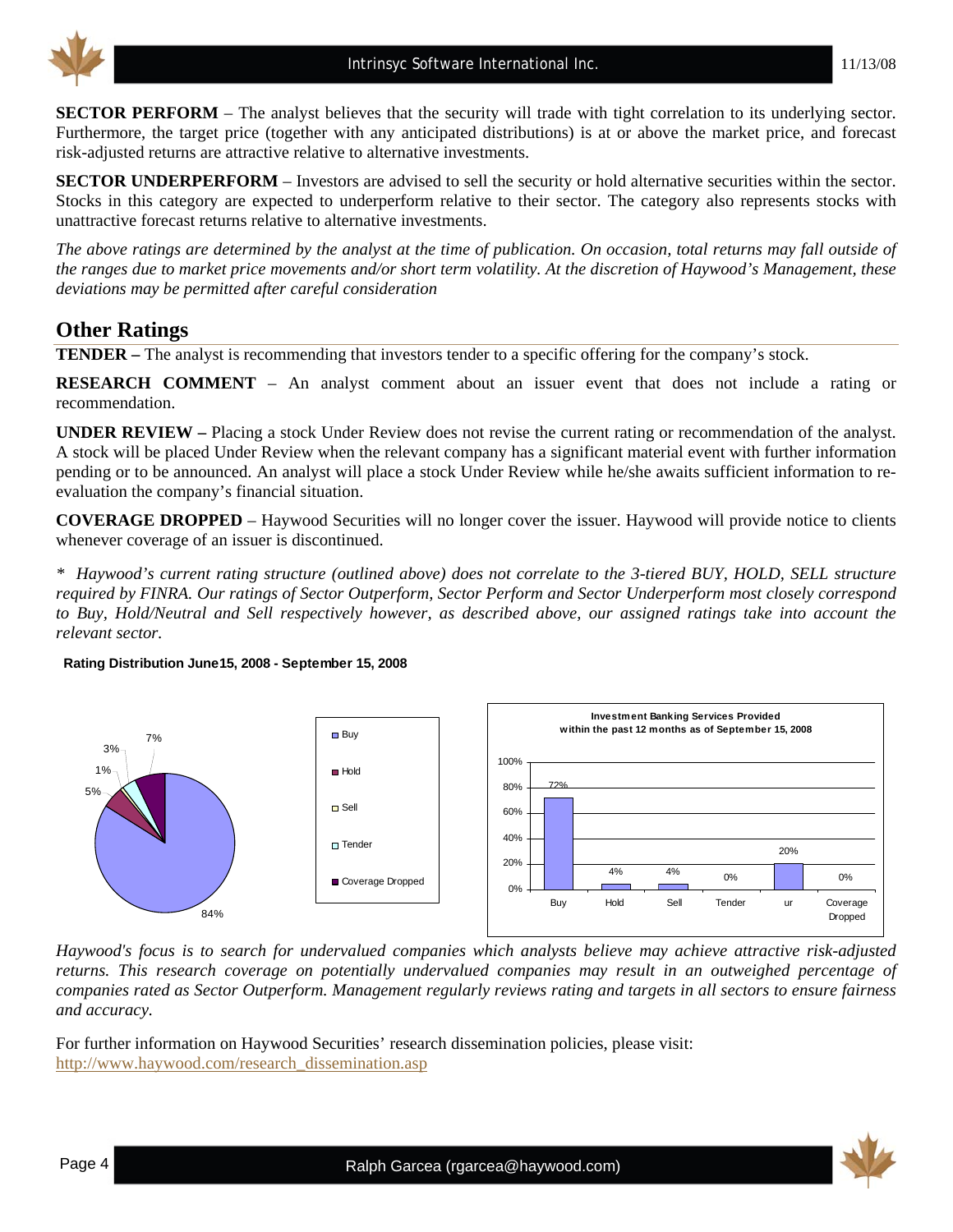

#### **Risk Profile Parameters**

**SPECULATIVE:** – Investment for risk accounts only. Companies within this category carry greater financial and/or execution risk. All junior/venture companies that carry great financial and/or liquidity risk will be tagged "SPECULATIVE". A stock indicating a SPECULATIVE risk is determined from sector specific criteria outlined below listed below.

## **Risk Profile Parameters – Technology/Special Situations**

**Forecast Risk:** *High* – Haywood forecasts are below guidance. The Company has a history of missing targets and/or Haywood expects guidance to be lowered. Sales are minimally visible. *Moderate* – Haywood forecasts are generally in line with guidance and sales are moderately visible. The Company has a history of meeting or exceeding guidance. *Low* – Haywood forecasts exceed guidance. The Company has a history of meeting or exceeding guidance and its sales are highly visible.

**Financial Risk:** *High* – The business plan is not fully funded but requires debt and/or equity financing. This categorization does not necessarily predict whether the additional funds will be raised. Inventory turnover is low, cash flow is weak, and assets are below par. *Moderate* – The business plan is fully funded. Inventory turnover and cash flow are moderate, and assets are reasonably liquid. The Company's debt is rated below investment grade. *Low* – The Company is fully funded with investment grade debt, high inventory turnover, high cash flow, and superior assets.

**Valuation Risk:** *High* – The current valuation is at the high end of historic levels and/or at a premium to peers. Where applicable, the DCF valuation is not more than 10% above the current equity valuation. *Moderate* – The current valuation is within historic ranges and generally consistent with peers. Where applicable, the DCF valuation exceeds the current capitalization by more than 10%. *Low* – The current valuation is at the low end of historic ranges and at a discount to peer valuations. Where applicable, the DCF valuation exceeds the current capitalization by more than 20%.

#### **Disclaimers**

Estimates and projections contained herein, whether or not our own, are based on assumptions that we believe to be reasonable. The information presented, while obtained from sources we believe reliable, is checked but not guaranteed against errors or omissions.

Haywood Securities Inc., its subsidiaries and their respective officers, directors, and employees may hold positions in the securities mentioned and may purchase and/or sell them from time to time.

Haywood Securities, or certain of its affiliated companies, may from time to time receive a portion of commissions or other fees derived from the trading or financings conducted by other affiliated companies in the covered security.

This report is neither a solicitation for the purchase of securities nor an offer of securities. Our ratings are intended only for clients of Haywood Securities Inc. Haywood Securities (USA) Inc., and those of Haywood Securities (UK) Limited and such clients are cautioned to consult the respective firm prior to purchasing or selling any security recommended or views contained in this report. Haywood Securities (UK) Limited ("HSUK") is a wholly owned subsidiary of Haywood Securities Inc. authorized and regulated in the UK by the Financial Services Authority as a stock broker and investment adviser and is a member of the London Stock Exchange.

This report has been approved by HSUK for the purposes of section 21 of the UK's Financial Services and Markets Act 2000.If you wish to contact HSUK please email D. Kim Gorius at kgorius@haywood.com.

If you are a UK resident private customer your attention is drawn to the risk warnings set out below:

Haywood Securities Inc or its subsidiaries or respective officers, directors or employees have or may have a material interest in the securities to which this report relates.

Past performance should not be seen as an indication of future performance. The investments to which this report relates can fluctuate in value and accordingly you are not certain to make a profit on any investment: you could make a loss.

Changes in the rates of exchange between currencies may cause the value of your investment to fluctuate.

If you are a UK resident private customer and you propose to do business with Haywood Securities Inc, please take note of the following: